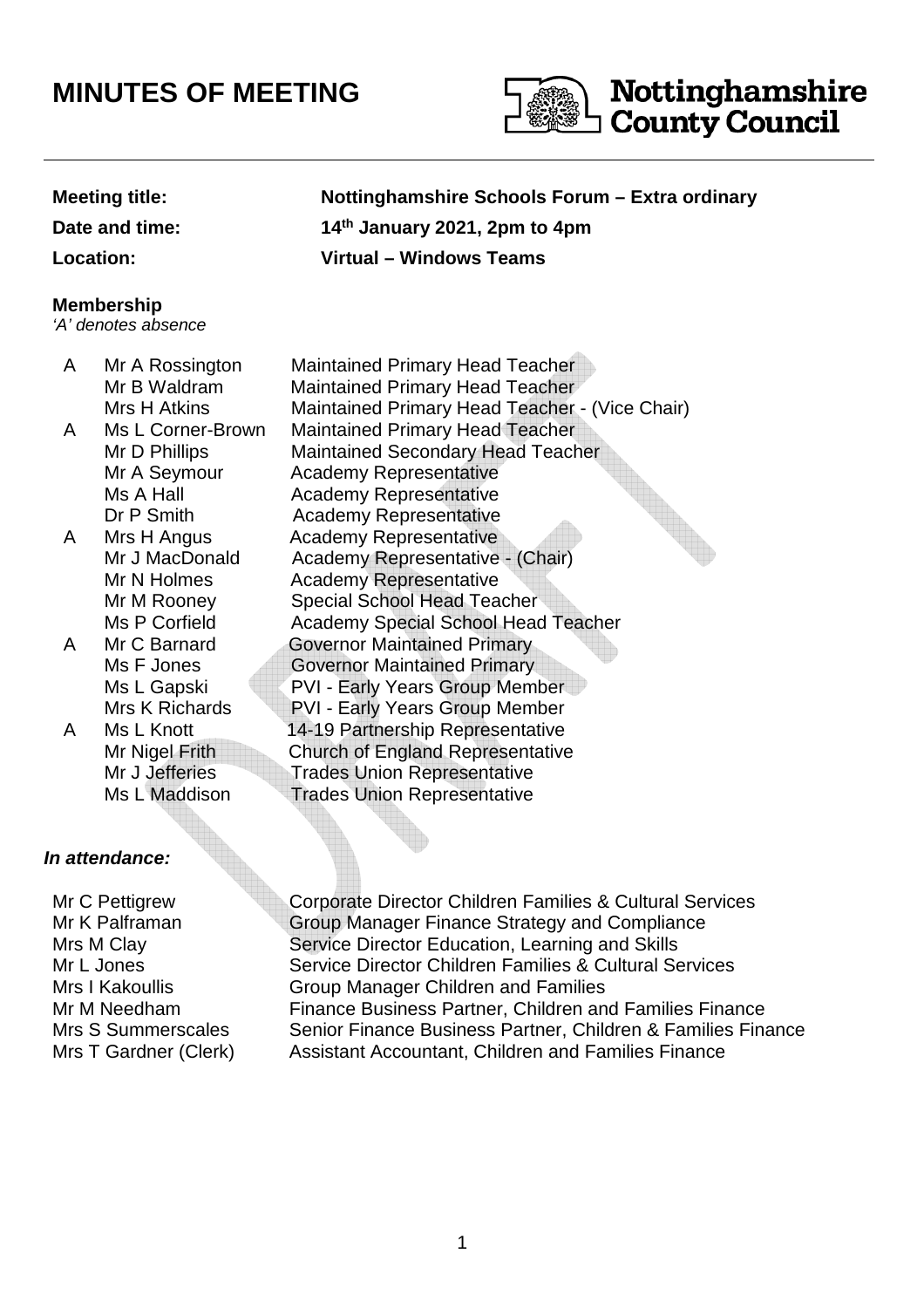| 1. | Welcome                                                                                                                                                                                                                                                                                                                                                                                                             |               |  |  |  |  |
|----|---------------------------------------------------------------------------------------------------------------------------------------------------------------------------------------------------------------------------------------------------------------------------------------------------------------------------------------------------------------------------------------------------------------------|---------------|--|--|--|--|
|    | James Macdonald welcomed all members to the forums extra ordinary virtual meeting on Microsoft<br>Teams to review and vote on the Early Years formula for 2021-22                                                                                                                                                                                                                                                   |               |  |  |  |  |
|    | <b>Apologies</b>                                                                                                                                                                                                                                                                                                                                                                                                    |               |  |  |  |  |
|    | Apologies were received from Andrew Rossington, Lynn Corner-Brown, Halina Angus, Colin Barnard<br>and Louise Knott.                                                                                                                                                                                                                                                                                                 |               |  |  |  |  |
| 2. | Early Years Local Funding Formula 2021-22                                                                                                                                                                                                                                                                                                                                                                           | <b>ACTION</b> |  |  |  |  |
|    | Sue Summerscales presented the paper and updated the members of the early years<br>funding announcement by the Department for Education where it was announced that there<br>would be an 8p increase in hourly rate for 2 year olds and a 6p increase in the hourly rate for<br>3 and 4 year olds. Members were informed that the local authority would be passing over<br>100% of this increase to the sector.     |               |  |  |  |  |
|    | Vote for the Early year's formula                                                                                                                                                                                                                                                                                                                                                                                   |               |  |  |  |  |
|    | 1. It is proposed that the basic hourly rate for 2 year olds is increased by 8p from £5.31<br>to £5.39                                                                                                                                                                                                                                                                                                              |               |  |  |  |  |
|    | Forum members agreed unanimously                                                                                                                                                                                                                                                                                                                                                                                    |               |  |  |  |  |
|    | 2. It is proposed that the basic hourly rate for 3 and 4 year olds is reduced by 4p (6p)<br>increase minus the temporary 10p) from £4.35 to £4.31.                                                                                                                                                                                                                                                                  |               |  |  |  |  |
|    | Forum members agreed unanimously                                                                                                                                                                                                                                                                                                                                                                                    |               |  |  |  |  |
|    | Karen Richards commented that she agreed but in recognition that this is in effect a reduction<br>in hourly rate and that the sector is still considerably underfunded and concerned about<br>nursery provision that have had to close. Other members agreed that the sector is<br>underfunded with a comment made that it is underfunded but that it is a national issue that<br>can't be resolved at local level. |               |  |  |  |  |
|    | Any other business                                                                                                                                                                                                                                                                                                                                                                                                  |               |  |  |  |  |
|    | James Macdonald informed members that following feedback from the ESFA regards the<br>possibility of changing our forum title, if all members agreed the recommendation was to<br>change the title to "Early years & schools forum".                                                                                                                                                                                |               |  |  |  |  |
|    | Members agreed with this change and Karen Richards said the name change is very much<br>welcomed by the sector.                                                                                                                                                                                                                                                                                                     |               |  |  |  |  |
|    | The website and future correspondence would be updated with this title change                                                                                                                                                                                                                                                                                                                                       | ΤG            |  |  |  |  |
|    | Sue Summerscales updated forum members regarding the 2021-22 school budgets for<br>Nottinghamshire. Although still in the process of constructing the budgets and checking the<br>data it looks like we will be able to cover the increase in FSM's without re-introducing a gains<br>cap and hopefully be able to mirror the National Funding Formula (NFF).                                                       |               |  |  |  |  |
| 3. | <b>Confidentiality</b>                                                                                                                                                                                                                                                                                                                                                                                              |               |  |  |  |  |
|    | No item marked confidential                                                                                                                                                                                                                                                                                                                                                                                         |               |  |  |  |  |